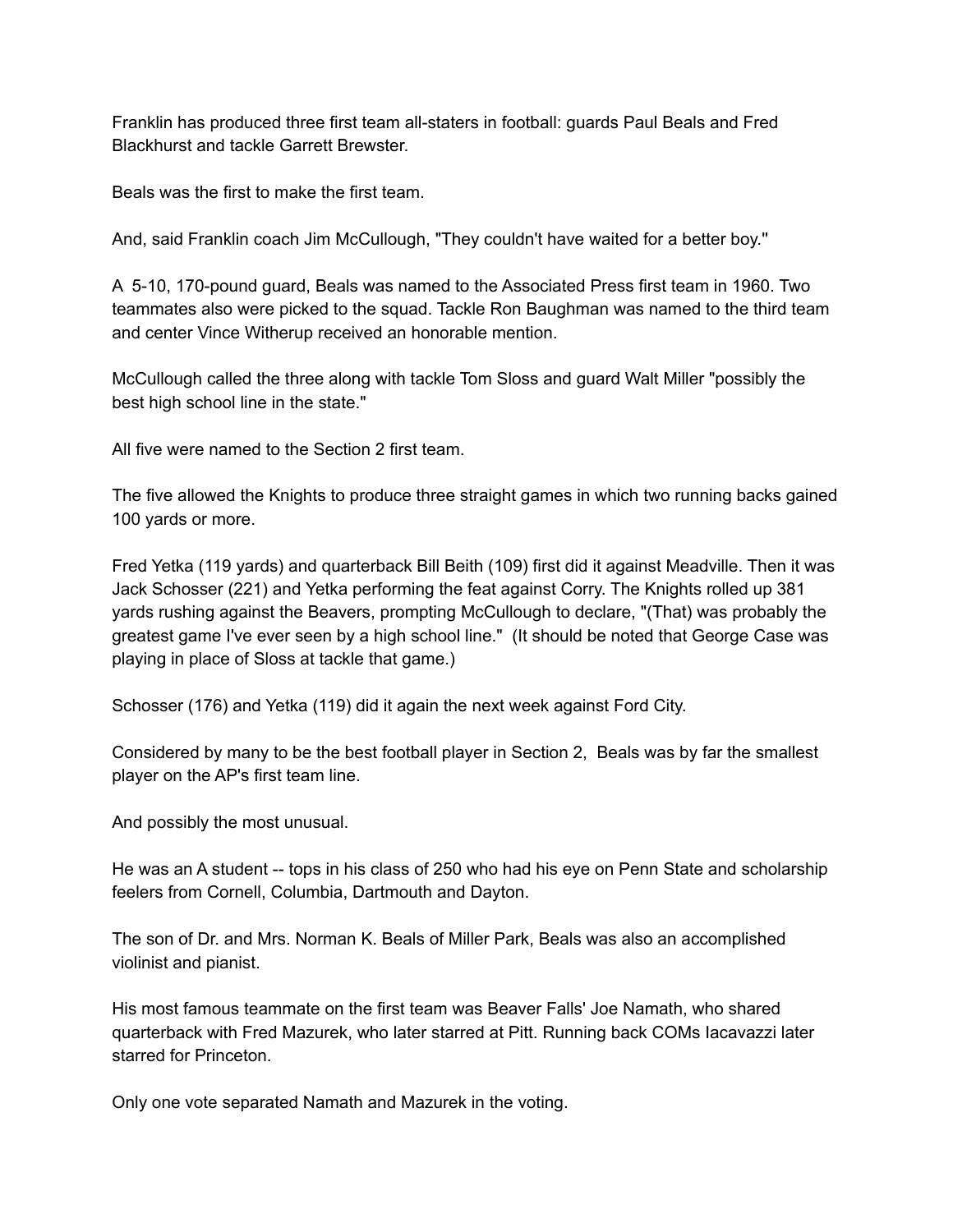One of Baughman's teammates on the third team, incidentally, was Erie Tech's Fred Biletnikoff, later to become a Hall of Fame receiver for the Oakland Raiders. Biletnikoff was picked as a running back.

Here's a look at the 1960 AP all-state first team:

Ends -- Kirk Kressler (6-2, 179) Berwick and Tom Krzemienski (6-2, 195) Beaver Falls

Tackles -- Rich Arrington (6-0, 210) Erie East and Ray Rissmilller (6-4, 218) Georgia

Guards -- Don Croftcheck (6-2, 215), Redstone and Paul Beals (5-10, 170) Franklin

Center -- Joe Demelfi (5-11, 204) Berwick

Quarterbacks -- Joe Namath (6-1, 170) Beaver Falls and Fred Mazurek (5-11, 195) Redstone

Running backs -- Hal Yost (6-1,c185) Lock Haven, Cosmo Iacavazzi (5-11, 185) Yale and Jeff Marsh (5-8, 160) Nazareth

---

Blackhurst was one of two Section 2 stars named first team all-state by UPI in 1967. The other was Warren running back Dan O'Neil.

O'Neil rushed for 1,494 yards on 208 carries-- including 313 against Jamestown, N.Y., and unheard of total at the time and scored 17 touchdowns for the Dragons. He also caught eight passes for 121 yards.

Here's what the first team looked like:

Ends -- Tom Mondell, Ellwood City and Jerry Griffin, Cedar Cliff

Tackles -- Jack Dykes, Kiski Area and Milan Vecanski, Harrisburg John Harris

Guards -- Duwayne Orris, Johnstown and Fred Blackhurst, Franklin

Center -- Phil Toney, New Castle

Quarterback -- Jim Jones, Harrisburg John Harris

Running backs -- Gregg Campbell, Altoona; Ron "Po" James, New Brighton; and Dan O'Neil, Warren